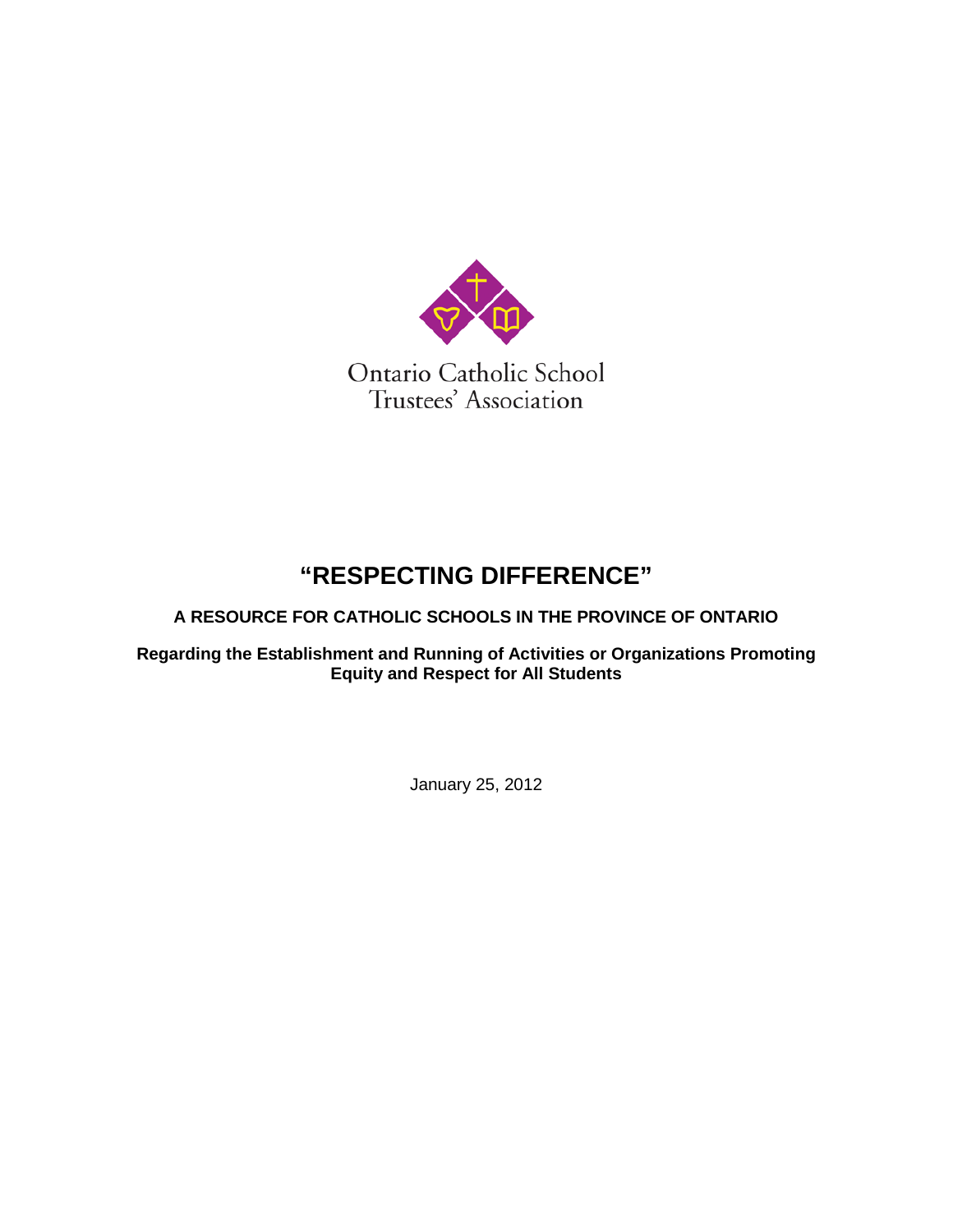

Ontario Catholic School Trustees' Association

### **OUR MISSION**

Inspired by the Gospel, we provide leadership, service and a provincial voice for Catholic School Boards in promoting and protecting Catholic education.

### OUR VISION

In keeping with our Mission, the Ontario Catholic School Trustees' Association:

#### **OPERATIONAL VALUES**

- Embodies and promotes the values and traditions of our Catholic faith in all Association activities.
- Respects the principles of democratic and accountable governance.

#### POLITICAL ADVOCACY

- Protects the constitutional right of the Catholic community to govern, control and manage Catholic schools.
- Promotes education in our province that reflects the Catholic principles of social justice.
- Advocates for government recognition of the distinctive nature of Catholic education.
- **Advocates** for provincial policy, legislation and funding support that enable Catholic boards to provide quality Catholic education.
- Influences the strategic and political direction of the Ontario government and opposition parties regarding issues that impact Catholic education.

#### **INFORMATION & SERVICES**

- Provides faith formation and professional development resources and opportunities for its members.
- Provides to member boards information and services that recognize their diverse circumstances and needs.

#### **COMMUNICATIONS & PUBLIC RELATIONS**

- **EV** Develops effective structures that enhance communication and working relationships among OCSTA and its member boards.
- Ev Communicates with member Boards and Catholic partners regarding relevant educational issues and OCSTA activities.
- Promotes public understanding of and support for Catholic education.
- Delebrates and highlights Catholic education's significant and continuing contribution to Ontario society.

#### **PARTNERSHIPS**

- Stimulates ongoing visioning of how Catholic education partners can collaborate to serve the interests of Catholic education.
- Builds significant partnerships within and beyond the Catholic community in support of Catholic education.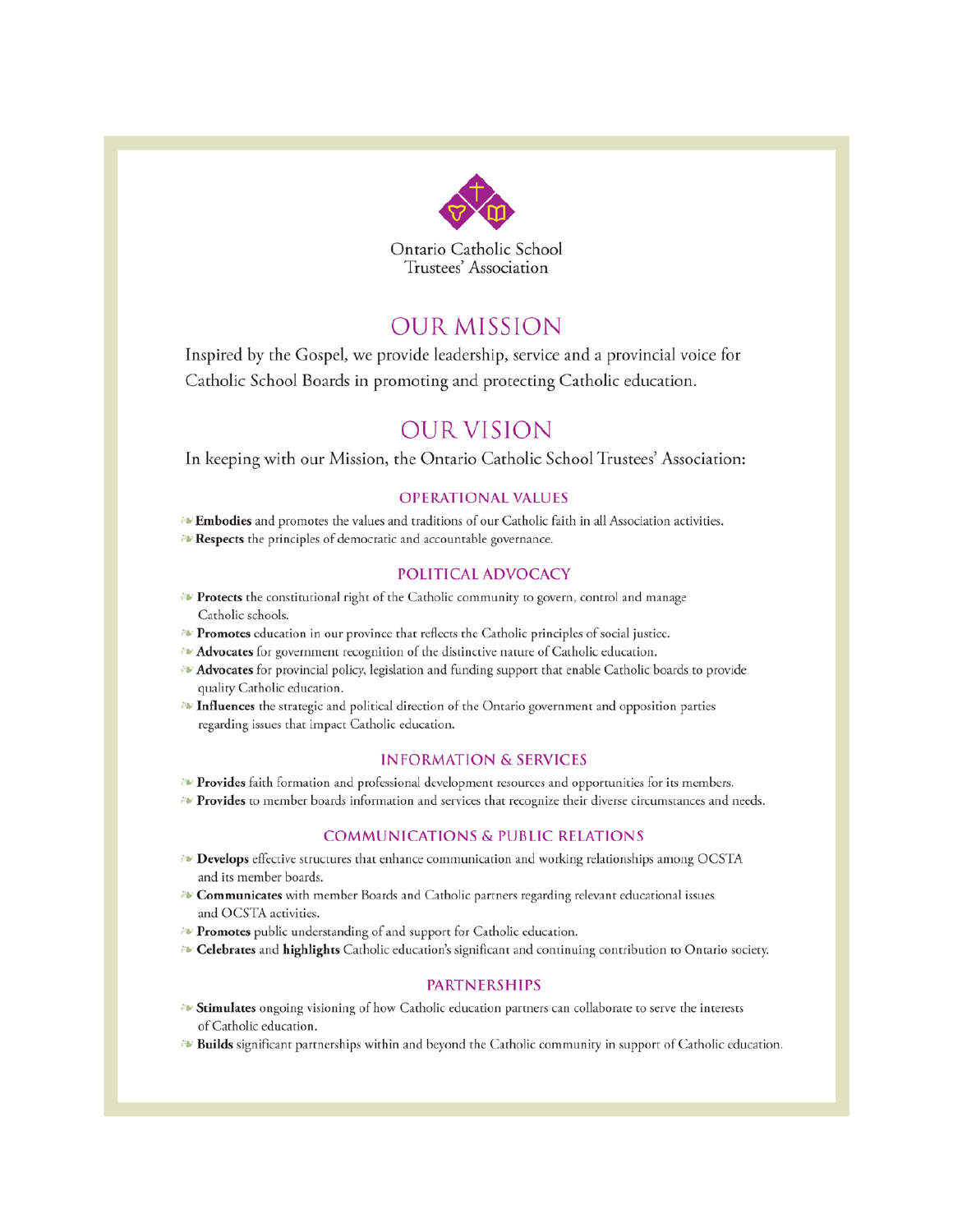# **Contents**

| Background to the Present Concerns regarding Equity, Diversity and Anti-Bullying 4          |  |
|---------------------------------------------------------------------------------------------|--|
| The Development of Equity and Inclusion Policies with respect to Catholic Education  4      |  |
|                                                                                             |  |
|                                                                                             |  |
|                                                                                             |  |
|                                                                                             |  |
|                                                                                             |  |
|                                                                                             |  |
| Administrative Guidelines for Anti-Bullying Activities and "Respecting Difference"          |  |
|                                                                                             |  |
|                                                                                             |  |
| General Procedures for "Respecting Difference" Groups or Activities in Catholic Schools  10 |  |
| Administrative Procedures for "Respecting Difference" Groups or Activities in Catholic      |  |
|                                                                                             |  |
|                                                                                             |  |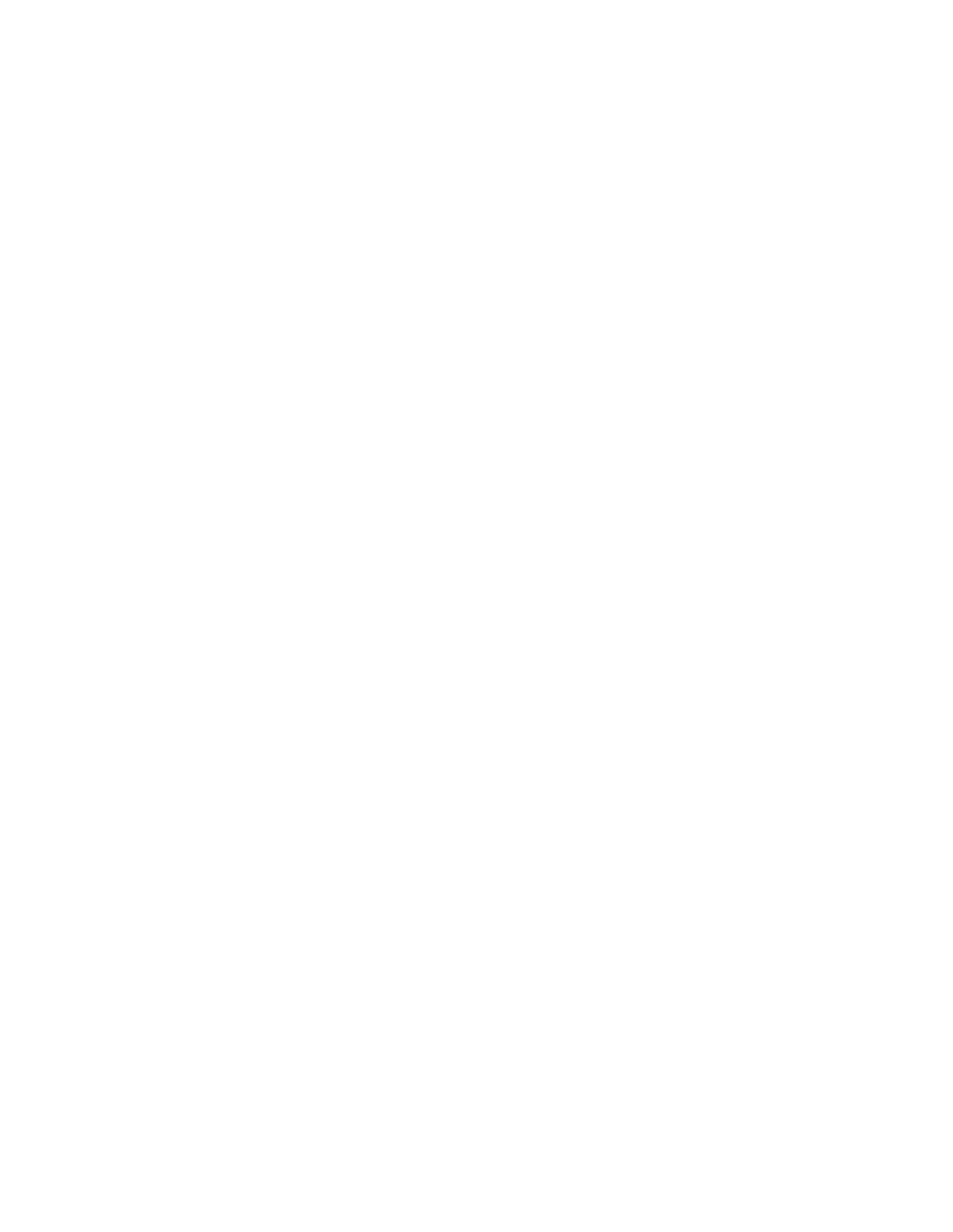### **"RESPECTING DIFFERENCE" A RESOURCE FOR CATHOLIC SCHOOLS IN THE PROVINCE OF ONTARIO**

### **Regarding the Establishment and Running of Activities or Organizations Promoting Equity and Respect for All Students**

### **Overview**

The entire aim of a Catholic School is to create a loving and positive learning environment consistent with Catholic teaching. Student activities and leadership can play an important role in making this happen (mindful of the caveats set out in this document regarding what matters are appropriate and inappropriate for group discussion).

The Catholic religion respects all people. Individuals who are dealing with same sex attraction or issues of gender identity are treated with sensitivity, respect and compassion. The Catholic faith supports affording students the opportunity to exercise leadership in dealing with social issues in the school. It is certainly very appropriate for students to take the lead in identifying the need for initiatives that address concerns related to the life of the whole school community and are in harmony with the faith foundation of a Catholic school.

This document consists of information that provides a thematic overview, followed by some practical and more specific administrative guidelines for the establishment of "Respecting Difference" student-led organizations and activities in Catholic schools. The impetus for this Resource is related to implementation of Boards' equity and inclusive education policies as well as recent legislative initiatives that deal with bullying (still in process at the time of this writing)<sup>[1](#page-4-0)</sup>. Groups formed to address the care and safety needs of students dealing with issues related to gender identity or same-sex attraction will be supported by school administration. $2$ 

To ensure that all members of Catholic school communities work together in an atmosphere of safety and respect for the dignity of one another regardless of race, colour, ancestry, place of origin, citizenship, ethnic origin, disability, creed (includes religion), sex, sexual orientation, age, family status and marital status, Catholic school boards will adopt administrative guidelines, strategies, and policies that promote respect for human rights, support diversity, combat discrimination and respect religious beliefs and accommodation in relation to student-led activities or organizations.<sup>[3](#page-4-2)</sup>

### **The Gospel Context: Against Bullying**

*Increasingly in our culture and in our times, the issue of bullying in its many manifestations has become a great concern for parents, for teachers and for all those* 

<span id="page-4-0"></span> <sup>1</sup> Bill 13, *An Act to Amend the Education Act with respect to bullying and other matters*, received first reading on November 30, 2011.

<span id="page-4-1"></span> $2$  While there will be groups established to address the care and safety needs of students dealing with issues related to gender identity or same-sex attraction, GSA clubs, per se, are not acceptable in Catholic schools for the following reason: externally developed programs (such as GSAs) do not meet all of the objectives and administrative procedural concerns for "Respecting Difference" groups (as stated in this document).

<span id="page-4-2"></span><sup>3</sup> See *Ontario Human Rights Code* and Policy and Program Memorandum ("PPM") No. 119 (at p. 4)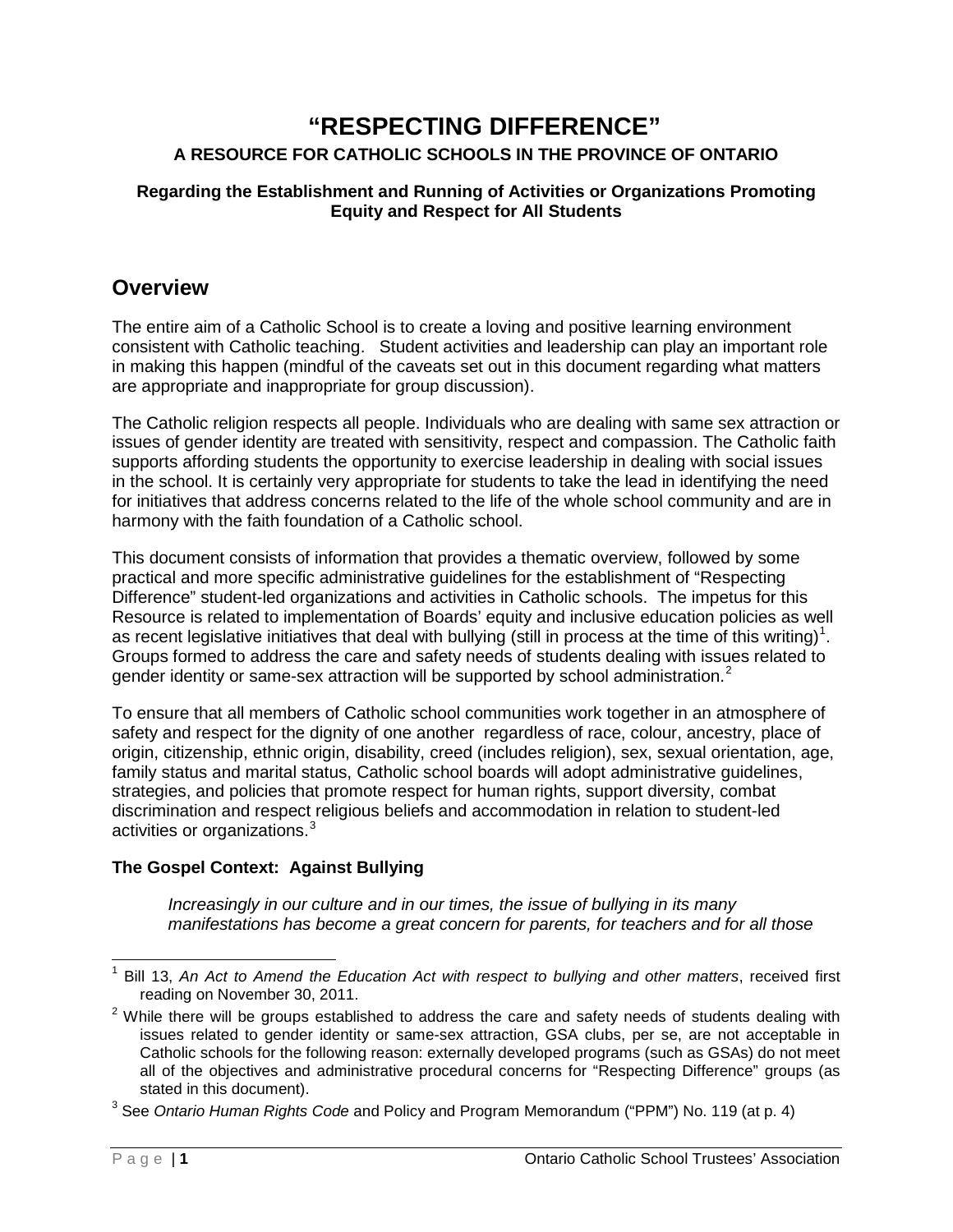*involved in the education of our young. Students are being victimized, shunned, harmed and need to be helped. This is a matter of concern for students, both those who themselves experience bullying and those who see their fellow students being mistreated. It is also a concern for parents and for teachers and all involved with the school community.*

*The Catholic school community, like all school communities, has an obligation to ensure a safe environment for all students by vigilant and steadfast efforts to eradicate all forms of bullying as well as to provide personal and pastoral care for every individual whose worth as a child of God has been attacked by acts of bullying. The Catholic school must continue to be a safe, inclusive community for all young people entrusted to our care.*

*In the Gospel bearing his name, Luke the Evangelist relates the story of the good Samaritan, (Luke 10:25-37). Jesus in response to the question "Who is my neighbour?", tells a parable about a traveller who is beaten, robbed, and left to die on the road to Jericho.* 

*Some who came across this victim of violence passed by on the other side of the road. It was a Samaritan, coming upon the traveller, who was moved with compassion. He did not ask whether the victim had brought the violence upon himself, or if he was good and therefore worthy of being helped. He invested his resources and more importantly, his time, to care for this wounded person. When he had done all that he could do, he asked the innkeeper to continue caring for the person until his return*

*Following this example, we need not only to discipline but also to extend pastoral care to those who bully, exploit or demean others so that they may turn away from a behaviour which is not only destructive to their victims, but which also frequently masks or reflects serious problems in their own lives.*

Although the gospel context and the activities discussed throughout this Resource apply to situations where students experience bullying for any reason, initiatives appropriate in the case of five particular categories (gender, race, disability and sexual orientation/ same-sex and othersex attractions and sexual identity) are noted specifically – hence the term "Respecting Difference" which addresses all forms of bullying.

These initiatives are but one dimension of the whole effort to provide a safe and accepting learning environment which enhances the many existing ways in which Catholic schools provide pastoral care for students according to the principles of the Gospel. Paramount to the success of this process is the adequate training of all school personnel, teachers in particular, regarding all aspects of this effort to eliminate bullying.

This Resource is intended to be both of general and specific assistance to all Catholic Schools in Ontario (English and French language) and to supplement and/or replace (where there are any conflicts) existing Equity and Diversity and/or Anti-Bullying initiatives already in place.<sup>[4](#page-5-0)</sup>

<span id="page-5-0"></span> $4$  In addition, Policy/Program (PPM) No. 144 "Bullying Prevention and Intervention" (October 19, 2009) as well as certain existing Policies and Guidelines from various districts have been reviewed and, in what follows, various principles and, in some cases, exact language, has been taken from these. For the sake of consistency and clarity, it is intended that these Guidelines are to be the primary point of reference for all schools on the subject matter they cover. It is assumed that Boards have already consulted the relevant PPM's and additional materials such as those produced by the Ontario Education Services Corporation for specific Guidance on such areas as the "Student Discipline Policy" Template (April 2010) and the "Student Discipline Procedures Template" (April 2010). Care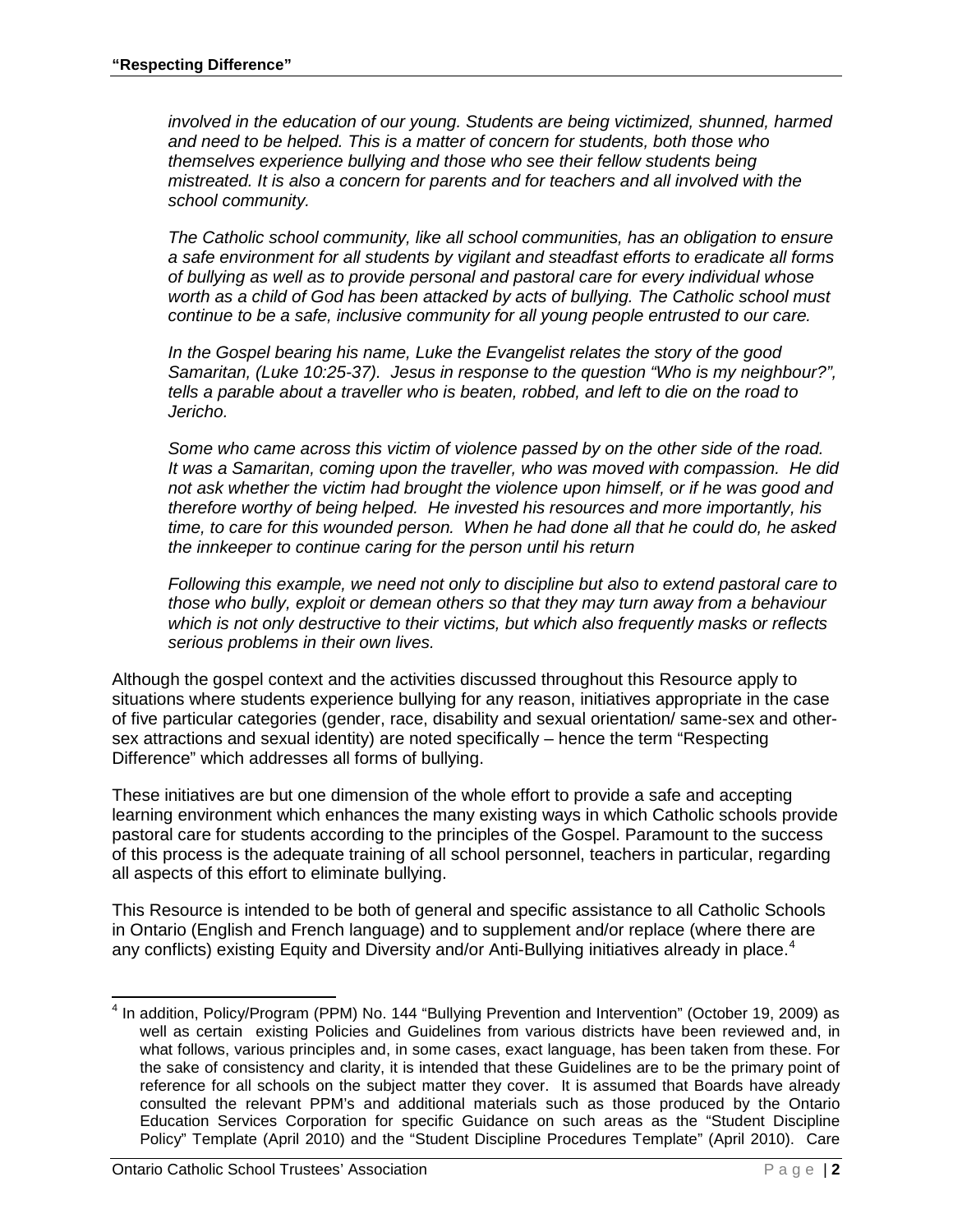"Respecting Difference" is an aspect of the broader concerns, widely recognized in and by the Province, of the need to respect diversity, human rights and multiculturalism.<sup>[5](#page-6-0)</sup>

Parents are the primary educators of their children $<sup>6</sup>$  $<sup>6</sup>$  $<sup>6</sup>$  and may choose to delegate this authority to</sup> the educational systems that are available in Ontario. These include various forms of education; religious, non-religious, public or private, classroom or home, whether publicly or privately funded. All these forms are accepted and encouraged in Ontario. This broad general framework, providing as it does a variety of choices for parents as to the sort of education they wish for their children, is itself a model for respecting difference and should be understood as such.

Some forms of education are based on distinct religious beliefs. Respect for a variety of beliefs is an aspect of the fundamental freedoms of conscience and religion in Section 2(a), equality in Section 15 and multiculturalism and pluralism in Section 27 of the Canadian Charter of Rights and Freedoms. The provision of a variety of religious and non-religious faith-based schools is further evidence of diversity in fact, and not just in theory. Respect for difference in the form and substance of education is, therefore, already recognized in the varied forms that exist and such variety exemplifies the diversity which this Resource and the Ministry of Education itself have recognized.

Recent concern regarding bullying and its highly detrimental effects on pupils is shared by the Catholic education system. The Catholic education system rejects bullying in all its forms and stands firmly for the respect due to all persons.

Catholic education notes that recent initiatives focus upon:

- a) the promotion of equity and fair treatment related to gender and anti-racism;
- b) the promotion of awareness and understanding and respect for people with disabilities and people of all sexual attractions and gender identities, and;
- c) the establishment of activities and organizations in relation to these initiatives (subject to the qualifications set out in these Guidelines) so as to reduce bullying and make schools safer for pupils.

This Resource addresses an even wider context: that of ensuring that Catholic Schools provide an environment in which all students feel safe from bullying. All students who are victims of bullying must be cared for and that context, against the backdrop of respecting diversity, provides the framework for this Resource.

-

should be taken in consulting other sources that such things as terminology used there be consistent with the comments contained in this Resource.

<span id="page-6-0"></span><sup>&</sup>lt;sup>5</sup> See. for example, Ontario's Equity and Inclusive Education Strategy (2009) p.7 and Equity and Inclusive Education Guidelines (2009) "Alternative Policy Statement for Catholic District School Boards" pp. 55 and 61; and PPM No. 119 (as amended; June 24, 2009) at p. 9 (and respecting the context of denominational rights of Roman Catholic schools, p.3).

<span id="page-6-1"></span><sup>6</sup> *R. v. Audet* [1996] 2 S.C.R. 171 per Justice L Forest "In my view, no evidence is required to prove that teachers play a key role in our society that places them in a direct position of trust and authority towards their students. Parents delegate their parental authority to teachers and entrust them with the responsibility of instilling in their children a large part of the store of learning they will acquire during their development."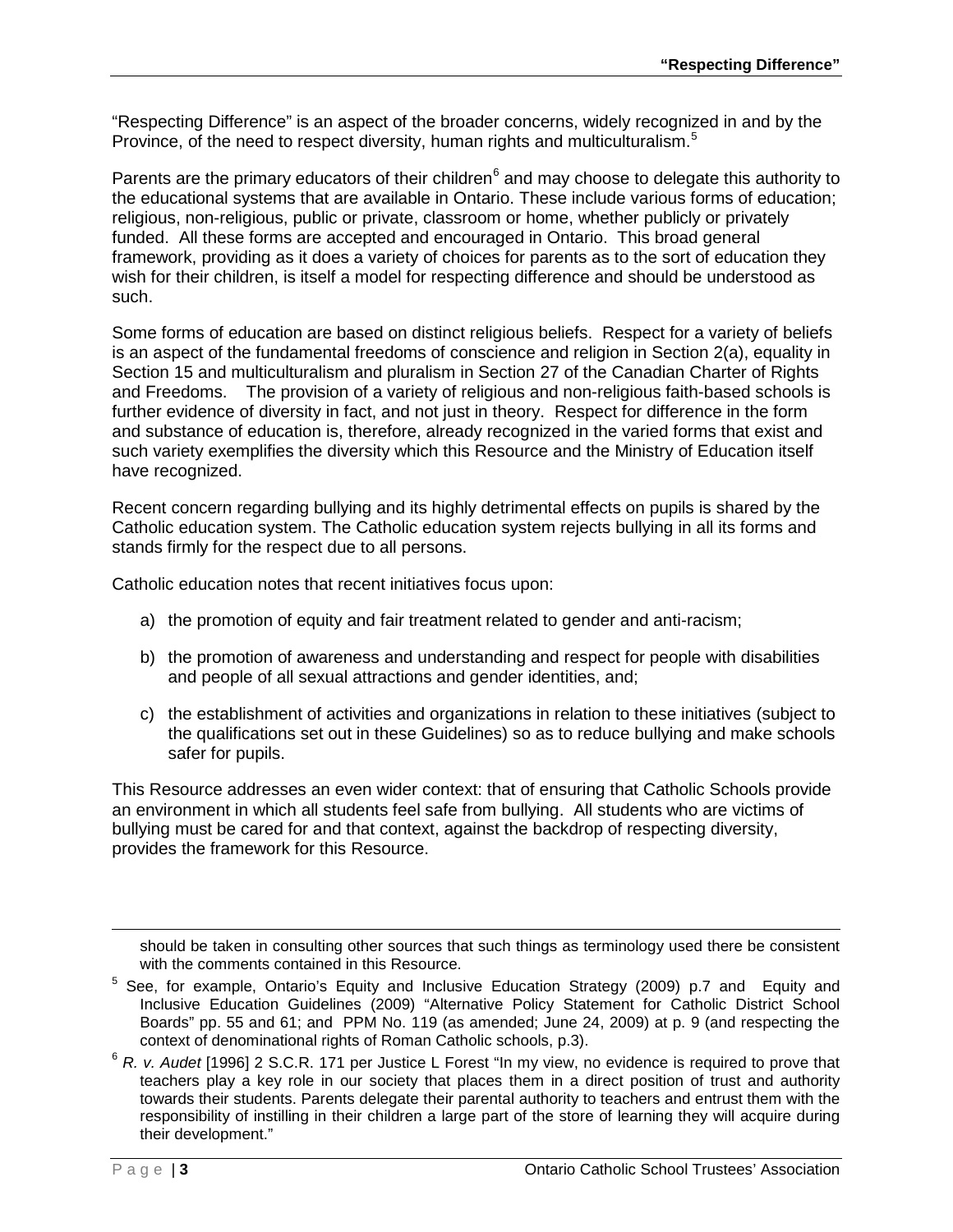## **Background to the Present Concerns regarding Equity, Diversity and Anti-Bullying**

For some years the provincial government, educators, various members of the community and associations, including Roman Catholic education authorities and the Roman Catholic Bishops, have been involved in efforts to promote equity and diversity and to expressly reject bullying in schools.

The Catholic Community has supported these government initiatives because they seemed just and important and because they respected the difference and integrity of the Catholic system. In short, "difference" (as discussed in this Resource) has been recognized and affirmed. In the *Equity and Inclusive Education Strategy* (2009), ("the Strategy") for example, efforts by school boards, including Catholic district school boards, to promote equity-related work, were noted (p.p. 15-17).

The process anticipated for advancing equity and diversity recognized that the principles should "….reflect the diversity of the broader community" (at p. 21). Fundamentally, the "legislative and political context" recognized that "the strategy is to be implemented within the context of the *Education Act*, which affirms the constitutional rights of Catholic and French-Language Rights Holders in Ontario." (p.13).

Based upon this, the equity and inclusive education *Guidelines for Policy Development and Implementation* (2009), ("the Guidelines") also recognized that "for Roman Catholic and French-Language Boards, development and implementation of equity and inclusive education policies will take place within the context of the denominational rights of Roman Catholic schools as set out in Section 93 of the *Constitution Act, 1867* and the *Education Act*, and the language rights of French-Language Rights Holders as set out in Section 23 of the *Canadian Charter of Rights and Freedoms* in the *Education Act* " (at p. 8).

### **The Development of Equity and Inclusion Policies with respect to Catholic Education**

Catholic education has cooperated with and developed within its own understanding, program guidelines and policies that respect human rights, diversity and multiculturalism. The Ontario government's *Equity and Inclusive Education Strategy* document referenced the Ontario Conference of Catholic Bishops' (as it was then called) observation that the suicide rates among those who identified as homosexual students are higher than among their heterosexual peers. The Bishops' Conference also called for positive action reinforcing its earlier statement from 2004 that: "the right of each student to be free of harassment, violence or malice in speech or action is unequivocal and schools carry the clear obligation to provide a positive school environment for all students and staff" (*Equity and Inclusive Education Strategy*, pg. 7).

Clearly, respect for students can be pursued from within a distinctively Catholic perspective. It is that pursuit and perspective that we seek to further in the Guidelines that follow.<sup>[7](#page-7-0)</sup>

"a. Policy Statement:

The Catholic School Board recognizes that all people are created in the image and likeness of God, and as such deserve to be treated within dignity, respect and fairness. The Board

<span id="page-7-0"></span> $7$  The "Guidelines" contained at p. 55, an "Alternative Policy Statement for Catholic District School Boards" that policy statement reads as follows: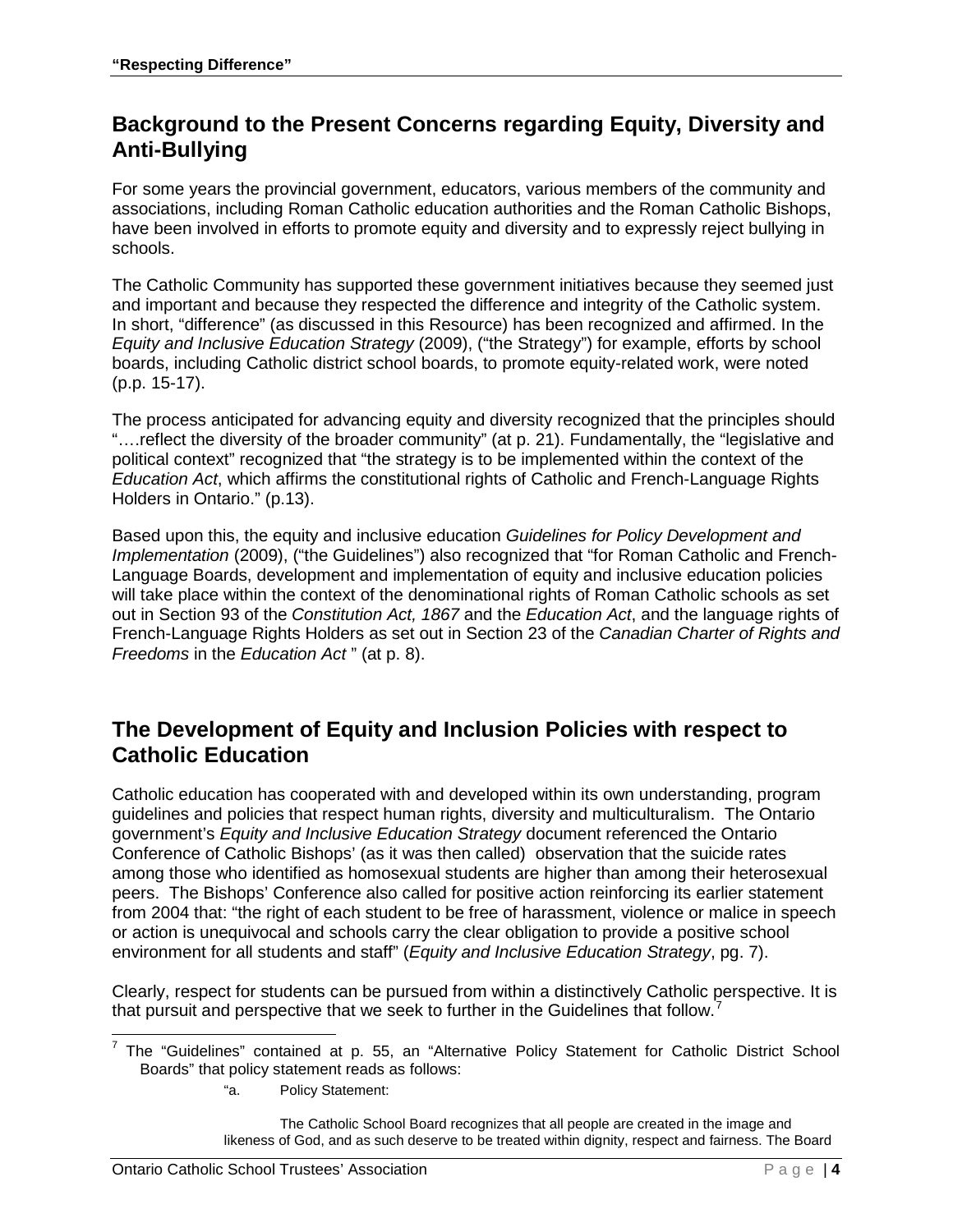## **Respecting Difference: The Meaning of "Difference"**

A great deal of the current discussion around bullying and respect centres on the politics of identity and this, sometimes, in relation to sexual identity. Students in schools are not immune to the pressures of the social currents that often seek to focus more on sexual identity than any questions relating to sexual morality and the formation of the whole person. Because, in our society, citizens for the most part do not and will not all agree (with few exceptions) about what sexual acts are moral and immoral, it is important that, in all topics related to the politics of sexuality, understanding of and respect for "difference" be discussed against a clear moral background. Because of the interest in the politics of sexuality in our time it is not surprising, therefore, that a discussion around "bullying" seems to focus a great deal of its energy on bullying in relation to sexual identity. Such a focus, however, should not deflect us from viewing the root causes of bullying in relation to its general and deeper causes; they are much wider than merely issues related to sexuality.

Often disputes and disagreements about difference underlie fears of rejection, lack of acceptance, lack of support and lack of affirmation. Properly understood, difference is something to be recognized in a society that honours diversity, multiculturalism and human rights. Respecting difference does not mean insisting that another person share our views. Being "tolerant" of another person does not mean accepting that what he or she says is correct or immune from moral evaluation and criticism. This is so with respect to many things we hold to be important.

Beliefs across a whole number of areas, including religion and cultural practices and more personal matters such as acceptable sexual conduct, will differ and these different beliefs are an aspect of living in a multicultural and pluralistic society that honours human rights and diversity. While it is an all too human temptation to insist that others share our beliefs and to eradicate the frameworks that make a variety of choices possible, forced acceptance of beliefs about which we may differ is not the hallmark of a free and democratic society but rather its opposite.

This Resource is based upon the need to recognize that it is possible to respect, affirm and support the dignity of another person while at the same time disagreeing with their viewpoint on sexual morality. This understanding is important in society generally but with respect to differences based upon conscience and religious beliefs, it is essential to restate the importance of respect for differences at this time.

Courteous expressions of difference, set out in a context that explains the nature of difference and respect for others' viewpoints (rather than agreement with them), is all part of mature reflection on matters where there may be sometimes strenuous disagreement and strong

> and its staff are committed to the elimination of discrimination as outlined in Ontario's Equity and Inclusive Education Strategy and PPM No. 119, "Developing and Implementing Equity and Inclusive Education Policies in Ontario Schools" (June 24, 2009). The Board recognizes that its School system gives pre-eminence to the tenets of the Catholic faith, consistent with the *Constitution Act, 1867*, section 93, and the protections afforded in the *Ontario Human Rights Code.*

> With the context of the Catholic school system, the Board is committed to promoting the values of respect, dignity, and fairness for all. Our schools will maintain a learning and working environment in which differences are recognized and respected.

It is the policy of the Catholic School Board to provide in all its operations an educational environment that promotes and supports diversity as well as the equal attainment of life opportunities for all students, staff, parents and community members. The Board will not allow discrimination or any expression thereof by any members of the school community."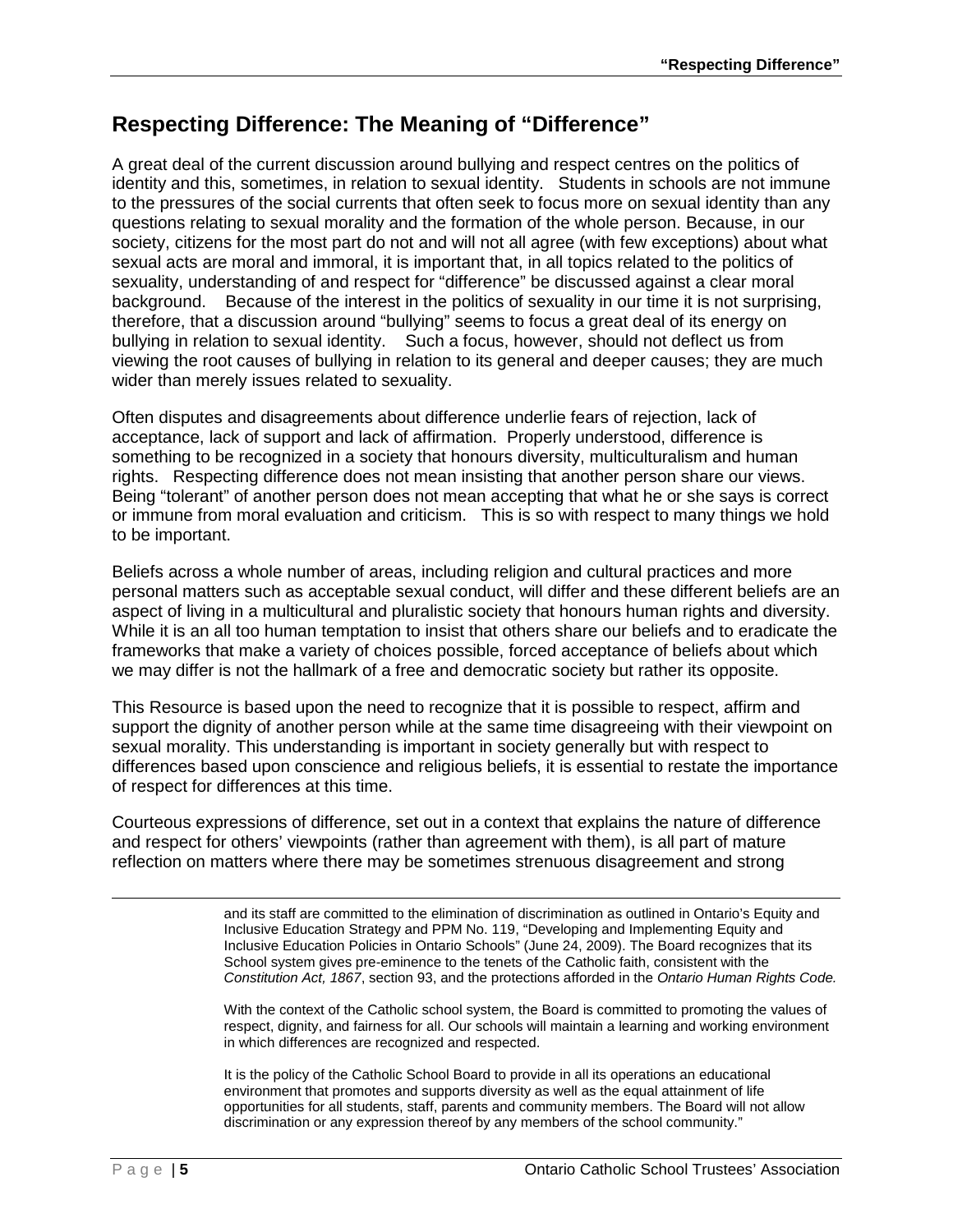concerns about identity. The Catholic faith has a particular viewpoint about the whole human person and the person in relation to others in community. The holistic view of the human person and the understanding of what constitutes the "common good" may be difficult to explain to others outside a Catholic context, but part of the respect owed to Catholics is that those outside try to understand it or at least stand in a position of respectful disagreement with it.

## **Various Expressions of Bullying**

People are bullied for many reasons—none of which are justified. Individuals may be bullied, for example, because of their poor social skills, because of weight or physical appearance, because they lack skills in sports or academics, because of nationality, because of perceived sexual orientation, because of race or religion, or even because of a physical disability or illness. There are many things that can lead to a young person suffering the torment of being bullied. We need to care equally for all who suffer at the hands of bullies. In a Catholic school we recognize and accept each and every student as a child of God who is to be treated with respect and love. Whatever excuse triggers the actions of the bully, all bullying is wrong and needs to be dealt with by the entire community.

Bullies use their physical size, strength or status and support within their peer group to intentionally hurt or cause discomfort to another. Bullying can express itself physically, verbally or socially.

| <b>Form</b>    | <b>Description</b>                                                                                            | <b>Examples</b>                                                                                                                                                                                                                                                                            |
|----------------|---------------------------------------------------------------------------------------------------------------|--------------------------------------------------------------------------------------------------------------------------------------------------------------------------------------------------------------------------------------------------------------------------------------------|
| Cyber-bullying | When a person is harassed or<br>intimidated through use of<br>technology such as computer or<br>mobile phones | Social media (facebook, twitter or other<br>social-networking sites, emails or sms<br>texting) are used to pass malicious<br>gossip, hurtful innuendo or racist,<br>sexist or other slurs against a person to<br>shun, harass, demean, intimidate,<br>threaten or otherwise harm a person. |
| Physical       | When a person is harmed or<br>damage is done to their property                                                | Slapping, hitting, pinching, kicking,<br>locking in a confined space,<br>unwelcome touching, vandalism, theft,<br>extortion or threats.                                                                                                                                                    |
| Verbal         | When a person is victimized<br>through hurtful words and<br>gestures                                          | Slurs, insults and name calling,<br>unwelcome teasing, taunting,<br>spreading gossip or rumours, racial or<br>sexually derogatory comments.                                                                                                                                                |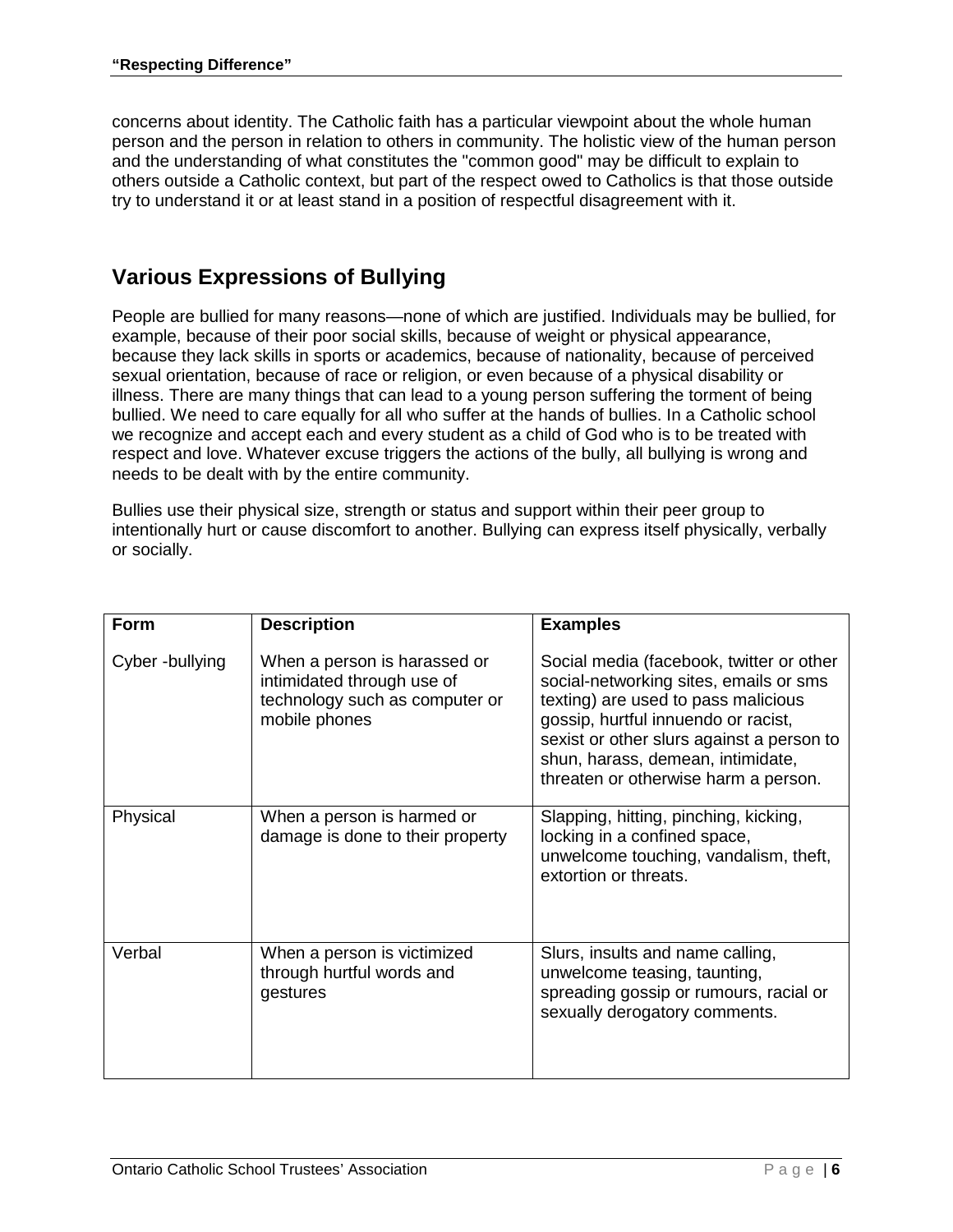| Social | When a person is shunned or<br>excluded from groups or events | Insulting graffiti, threatening notes,<br>letters, e-mails, telephone calls,<br>intimidation using threats,<br>confrontations and weapons, shunning,<br>(the systematic exclusion from normal<br>conversation, etc.) |
|--------|---------------------------------------------------------------|----------------------------------------------------------------------------------------------------------------------------------------------------------------------------------------------------------------------|

When a school community stands united against all forms of bullying, the bully fails to secure the enablement that generally feeds the aggressive behaviour that, in turn, selectively preys on those who have been identified as most vulnerable or easiest to marginalize within the group. Bullying of any kind does not build community. It attacks a person's dignity, and by extension exploits and destroys community. Bullying is enabled by silence and by looking the other way.<sup>[8](#page-10-0)</sup>

In the parable of the Good Samaritan, as referenced at the beginning of this document, we are told of two passers-by who ignore the seriously wounded traveller by crossing to the other side of the road so as to avoid an encounter with him. This reminds us of the "bystanders" who witness bullying, or who are aware of its effects, and do nothing. The Gospel calls us to respond to others, especially those in need, and as students and staff in a Catholic school, we ought not to turn our backs on those who suffer bullying in any form and for any reason. Those who report bullying must be accorded all protections so that they themselves are not threatened for exposing what is unjust and inappropriate.

## **The Catholic Church's Teaching Regarding Sexuality**

The following section attempts to clarify the Church's official position on sexual morality, especially as it pertains to same-sex attraction.

### **The Catholic Faith Rejects Injustice and Affirms Human Dignity**

The Roman Catholic faith views all people as children of God. Thus, respect is due to everyone irrespective of their race, gender, age, stage of development, disability, sexual orientation (same-sex or opposite-sex attraction), gender identity, class or religion. The Catholic faith stands resolutely against injustice including injustice in interpersonal relationships such as those typified by bullying. The scourge of bullying in education and in society must be resisted in Catholic schools who see bullying as completely unacceptable.

> *Catholics ought to be exemplary in treating persons with homosexual inclinations first and foremost as human beings created by God and worthy of respect. The Church's teaching emphasizes this attitude: "It is deplorable that homosexual persons have been and are the object of violent malice in speech or in action. Such treatment deserves condemnation from the Church's pastors wherever it occurs. It reveals a kind of disregard for others which endangers the most*

<span id="page-10-0"></span><sup>&</sup>lt;sup>8</sup> In PPM 144 at p. 2 "Bullying" is defined as: ...a form of repeated, persistent, and aggressive behaviour directed at an individual or individuals that is intended to cause (or should be known to cause) fear and distress and/or harm to another person's body, feelings, self-esteem, or reputation. Bullying occurs in a context where there is a real or perceived power imbalance."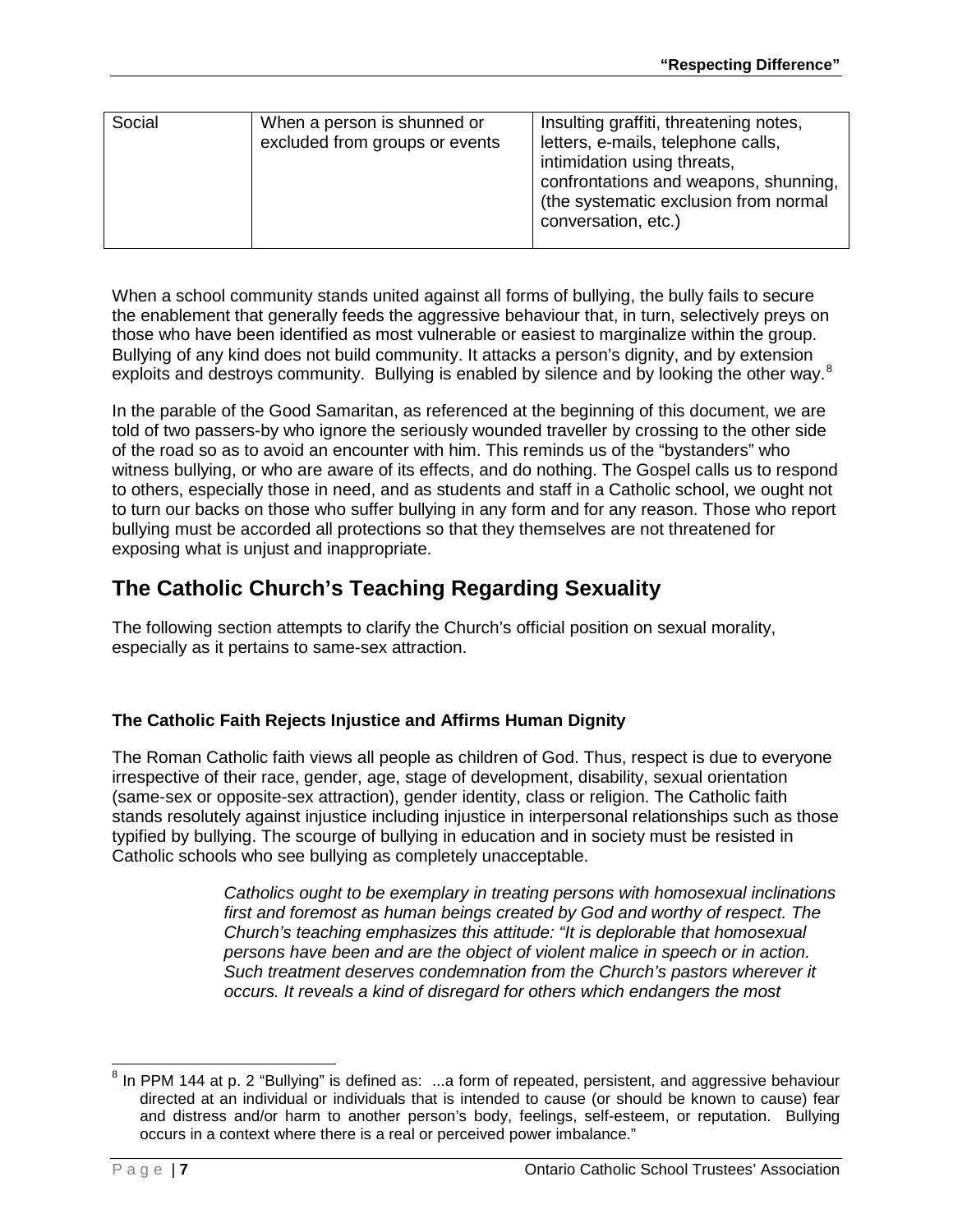*fundamental principles of a healthy society. The intrinsic dignity of each person*  must always be respected in word, in action and in law.<sup>1[9](#page-11-0)</sup>

### **The Catholic Church and Morality**

The primary teaching document of the Catholic Church is the Catechism of the Catholic Church. The Catechism of the Catholic Church (CCC) is essentially a guide for how to live as a good Catholic. It is to this resource that we should turn whenever we are seeking guidance on any particular issue, although we should always remember that the Catechism is an authoritative précis, not a complete exposition, of Catholic teaching. There are sections in the catechism that pertain to what Catholics should believe (Part 1: Profession of Faith), how we should worship (Part 2: Celebration of the Christian Mystery), how we should act (Part 3: Life in Christ), and how we should pray (Part 4: Christian Prayer). The topic of homosexuality is found in Part 3: Life in Christ. This is the section of the catechism that concerns morality. The Church's teaching on homosexuality is an extension of its teaching on human sexuality in general. In order to more fully appreciate the topic of homosexuality, it is necessary to situate the discussion within the broader context of the meaning and purpose of human sexuality.

### **The Catholic Church and Sexuality**

The Church invites every person to develop the virtue of chastity. All people, whatever their sexuality, single and/or married, are called to live a life of chastity, and that involves for each person a growth in holiness, and an inner peace that is made evident in a truly joyful life of generous love for others. All actions involving human sexuality are morally assessed in reference to its two-fold meaning and purpose, mutual love of the spouses and an openness to life. If a person acts in a way that goes against this meaning it is also viewed as an act against the virtue of chastity. This assessment is the same for all people, whether heterosexual or those with same-sex attraction.

<span id="page-11-0"></span>See Congregation for the Doctrine of the Faith, Letter to the Bishops of the Catholic Church on the pastoral care of homosexual persons (1986), n.10. Referred to in *Pastoral Ministry to young people with same-sex attraction*, Episcopal Commission for Doctrine of the Canadian Conference of Catholic Bishops, 2011 p.5.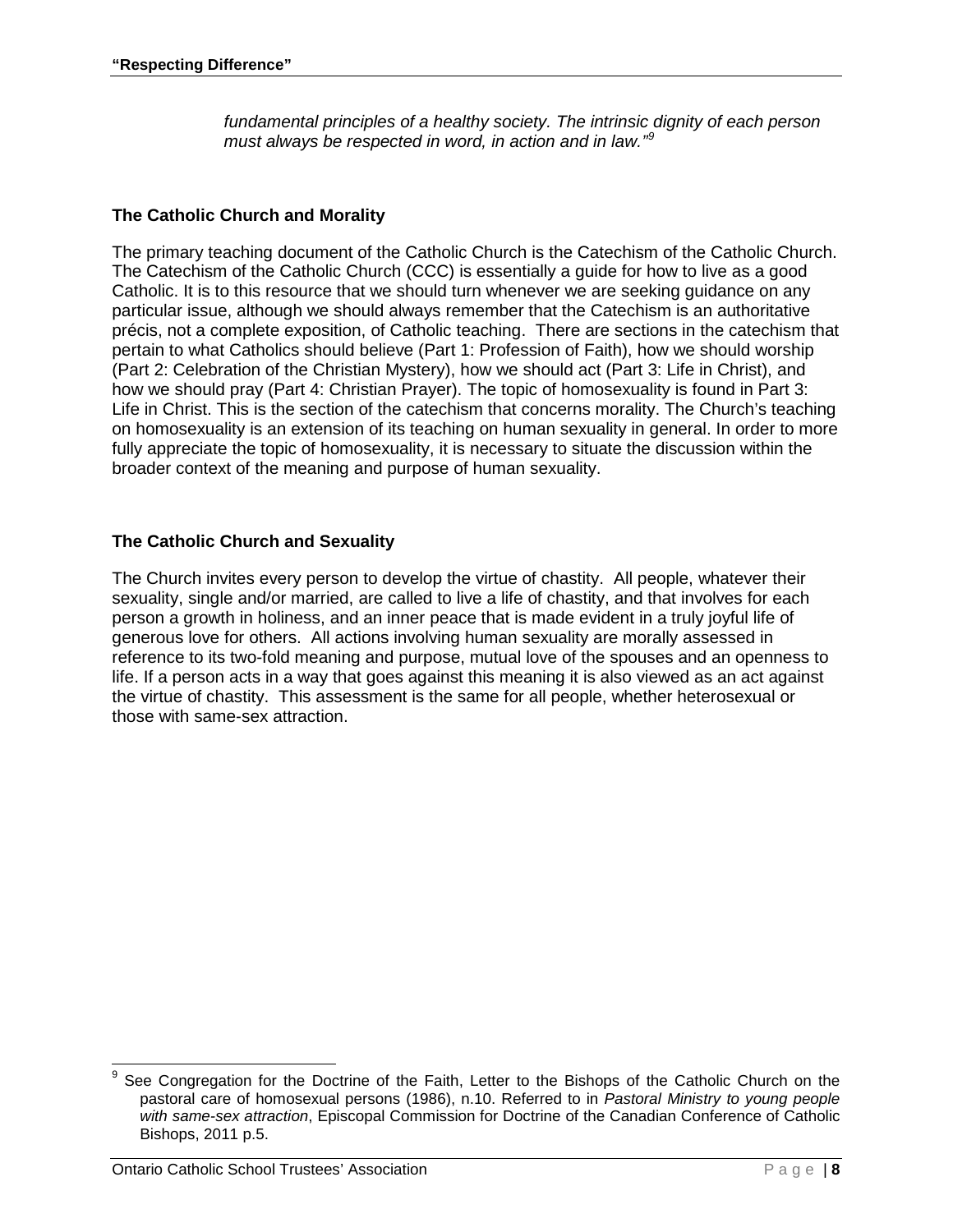## **Administrative Guidelines for Anti-Bullying Activities and "Respecting Difference" Groups in Catholic Schools**

This "Respecting Difference Resource" has been developed for students and employees to ensure compliance with provincial legislation, guidelines, policies and procedures as well as in recognition of fundamental rights and freedoms including those set out in the *Constitution Act, 1867*, and the *Charter of Rights and Freedoms, Constitution Act, 1982*.

### **Objectives**

The Guidelines have been developed to assist Catholic school boards to:

- a. Support and affirm the dignity of all students and employees in all aspects of school life irrespective of their membership in any of the categories set out in the rationale above;
- b. Improve understandings of the lives of all students and find ways to increase respect for the dignity of each other in ways appropriate to the school setting;
- c. Clarify and give definition to appropriate terms, behaviours and actions to promote greater awareness of and responsiveness to, the deleterious effects of bullying;
- d. Promote timely and effective rules and procedures against bullying to ensure the maximization of safety for all pupils;
- e. Provide training consistent with the Catholic faith for all teachers and other staff with respect to bullying prevention and intervention in schools;
- f. Provide resources consistent with the Catholic faith to support pupils who are impacted by bullying;
- g. Provide personal, one-on-one opportunities for pastoral and spiritual guidance for young people (in addition to any group activities);
- h. Provide resources to pupils who have been suspended or expelled for bullying as part of programs described in the *Education Act*, Section 312;
- i. Provide procedures that allow pupils to report incidents of bullying safely and in a way that minimizes the possibility of reprisal or breach of confidentiality and that conforms to best practices in relation to counselling and/or chaplaincy involvement;
- j. Provide effective procedures to respond to complaints of bullying and support pupils in schools who wish to establish and lead activities or organizations that promote, among other things, gender equity, anti-racism, understanding of and respect for all people irrespective of their disability, sexual orientation<sup>10</sup>, or gender identity;
- k. Promote "Respecting Difference" activities or organizations in relation to the foregoing and ensure appropriate school supervision and consistency with principles of the Catholic faith.

<span id="page-12-0"></span> $10$  In these Guidelines "sexual orientation" includes both same-sex and opposite-sex attractions.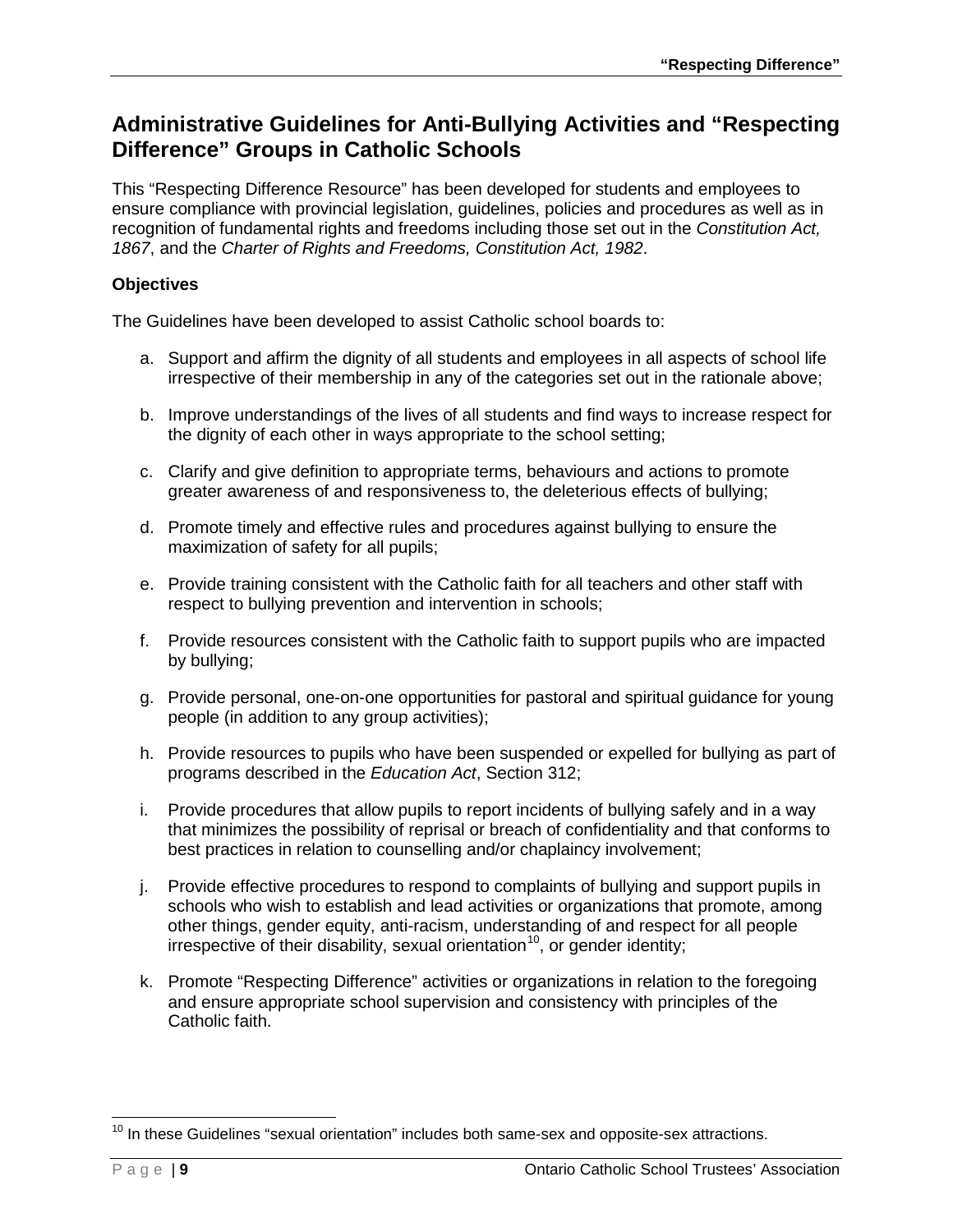### **Administrative Strategies**

#### Education, Staff and Professional Development

- (a) Boards are encouraged to provide and promote opportunities for staff to increase their awareness and understanding of the scope and impact of discrimination and of bullying against any person.
- (b) Boards are encouraged to provide and promote opportunities for staff to increase their knowledge and skills in promoting respect for human rights, respecting diversity, understanding difference in relation to the Catholic faith and the surrounding society and addressing discrimination in schools.

#### Student Activities or Organizations

Students may, in accordance with local board policies, request the establishment of activities or organizations within the school that may address concerns regarding bullying.

#### **General Procedures for "Respecting Difference" Groups or Activities in Schools:**

- i. All activities and organizations should be opened to all students who wish to participate;
- ii. The activities and organization of all groups or organizations formed within Catholic schools must be respectful of and consistent with Catholic teaching;
- iii. All mentors appointed to work with groups of students must know and be committed to Catholic teachings;
- iv. Any outside speakers must be respectful of Catholic teaching.

#### **Administrative Procedures for "Respecting Difference" Groups or Activities in Catholic Schools:**

Whether to promote gender equity, to promote anti-racism, or to promote awareness and understanding of disabilities or sexual orientation/ same-sex or opposite-sex attraction or gender identity, the following administrative procedures are appropriate:

- 1. A student submits to the principal a written proposal for the establishment of a Respecting Difference group;
- 2. The principal, in consultation with other school staff, as appropriate, reviews  $expectations/resources<sup>11</sup>$  $expectations/resources<sup>11</sup>$  $expectations/resources<sup>11</sup>$  and approves request or amends same if necessary. The nature, purpose and mandate of the student initiated activity and or organization will be clearly articulated;

<span id="page-13-0"></span>Resource assessment is particularly important due to the extra-curricular nature of such student-led groups.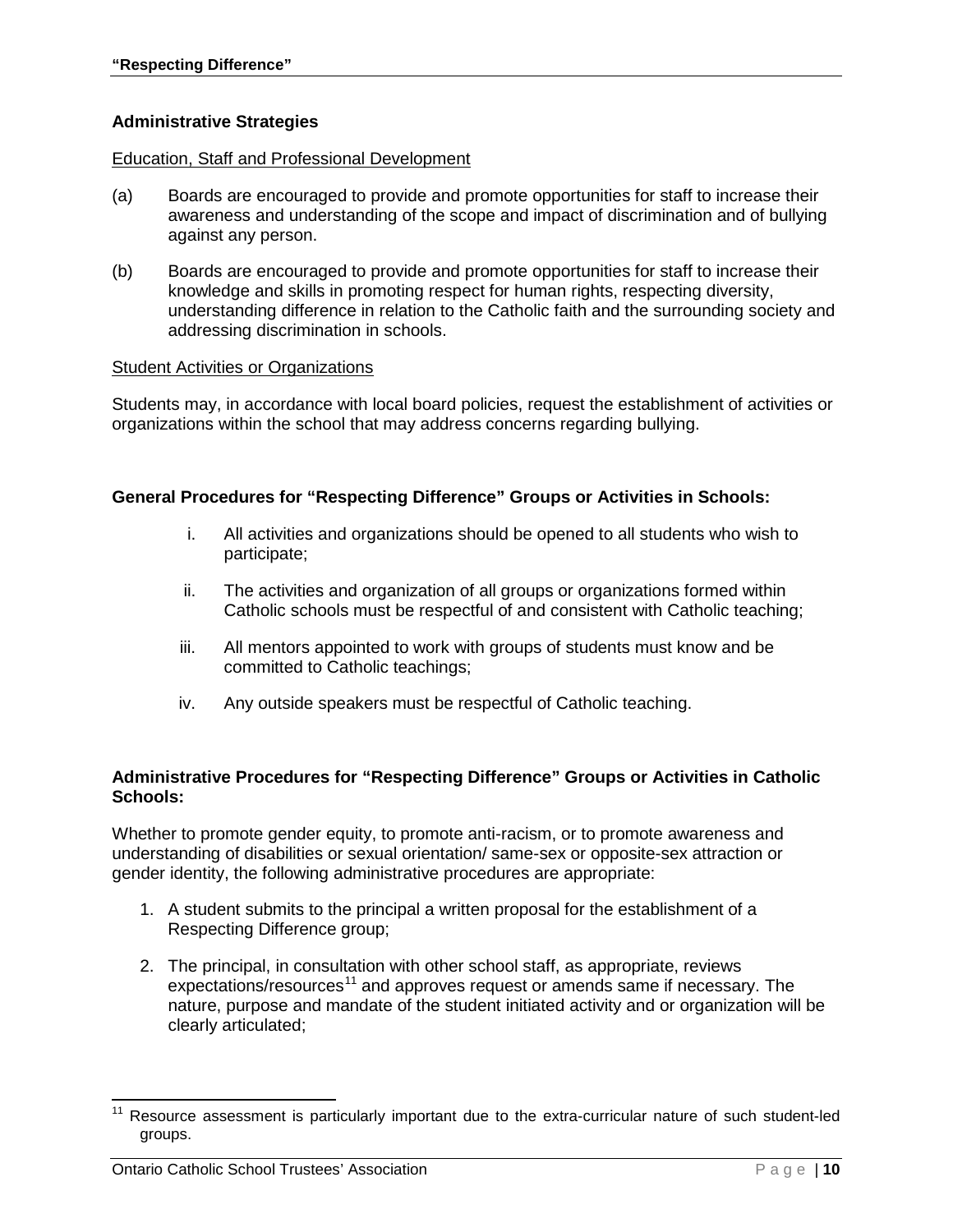- 3. The principal is responsible for ensuring that each student group or activity is monitored/supported;
- 4. Prior to an initial meeting, the principal shall:
	- i. Carefully consider selection of staff advisor to monitor and support the group. The staff advisor must be an individual who is knowledgeable about and committed to Catholic teaching.;
	- ii. Invite the chaplaincy leader to participate in group meetings, where possible;
	- iii. Clarify the objectives of the group with the staff advisor before meeting with students: See relevant normative policy guidelines including, but not limited to, the 2004 document Pastoral Guidelines to Assist Students of Same-Sex Orientation and the 2011 CCCB statement by the Canadian Conference of Catholic Bishops "Pastoral Ministry to Young People with Same-Sex Attraction".
	- iv. Provide In-Service for staff advisor(s) regarding the purpose of the student group and how the group can be supported;
- 5. Inappropriate Issues for Open Forum Discussion:
	- a. Issues of gender identity, like those of sexual attraction, can be complex, delicate and highly personal. Pupils wrestling with such questions may well be in vulnerable psychological or spiritual conditions and may be exposed to unhelpful group pressure. For this reason such matters are best dealt with privately and confidentially with proper counselling and chaplaincy staff. "Peer counselling" in such a forum as a student-led group is inappropriate for such a dialogue and could, in fact, put students at risk. Confidentiality and respect limit what can properly be discussed in a group setting and supervisors should limit discussions of this sort.
	- b. Student Activities or Organizations are not intended as fora for activism, protest or advocacy of anything that is not in accord with the Catholic faith foundation of the school.

### **Guidelines for "Respecting Difference" Groups**

- 1. All materials whether for group use or for school/community awareness must be reviewed and approved by the staff advisor and administration.
- 2. All students involved in a Respecting Difference group must agree to strict privacy guidelines including restrictions of all personal electronic devices during meetings, posting on social media sites or breaking of confidentiality of any discussion held in meetings. Failure to do so may result in the suspension of any such group and/or group member.
- 3. The staff advisor must be present for all meetings from beginning to end;